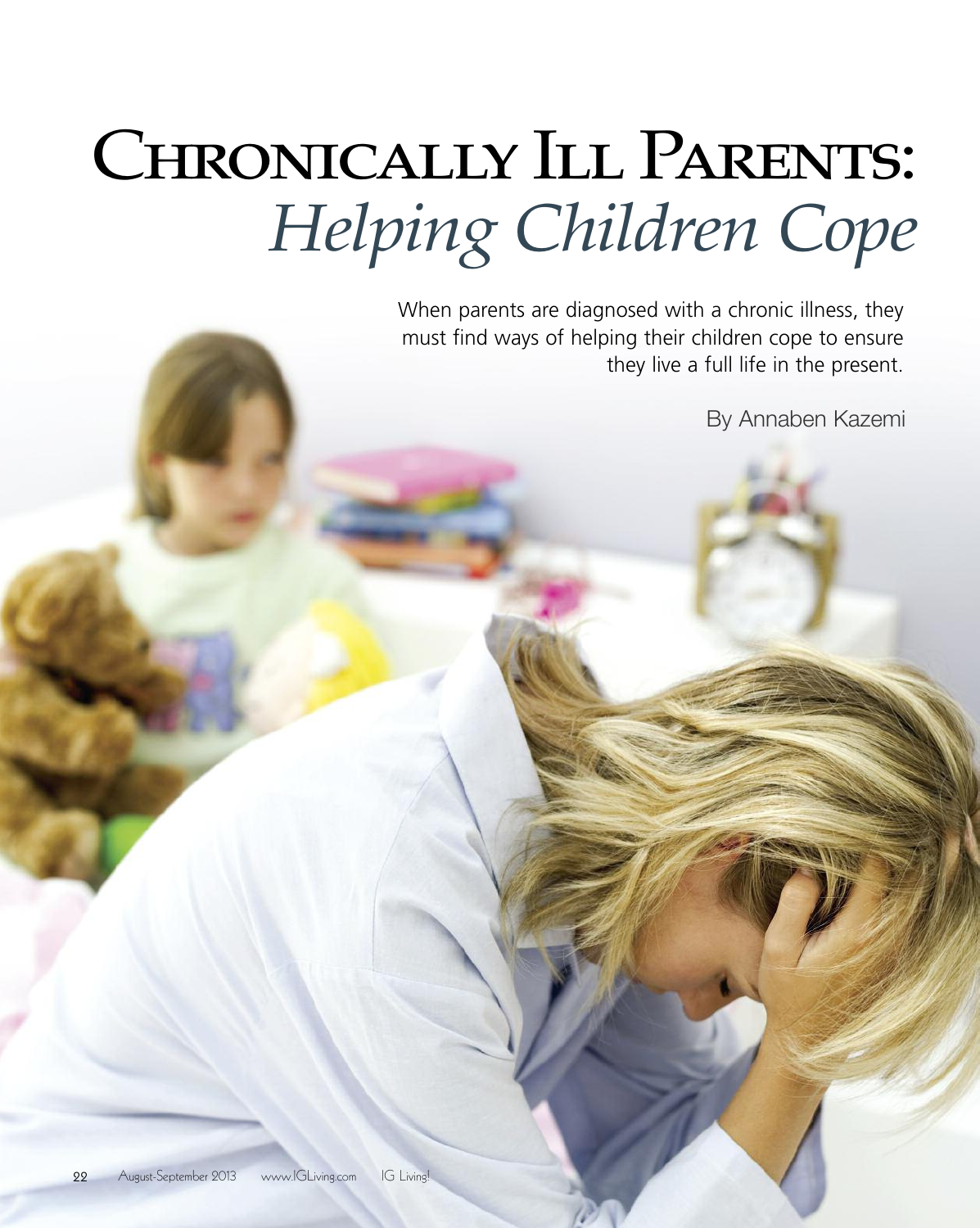I nder the best circumstances, parenting is a<br>demanding job. But, parents with a chronic illness<br>face additional challenges. Besides having their<br>own pain to deal with they must help their children adjust demanding job. But, parents with a chronic illness face additional challenges. Besides having their own pain to deal with, they must help their children adjust to the illness. Common questions are: "Is my mom/dad going to be OK?" "Who will take care of me?" and "Can I catch this disease?"1

Although the situation is life-altering for a family, it is possible to turn it into an opportunity to strengthen family bonds and create resiliency. The ways parents can help their children deal with the uncertainty of illness and to help their children become secure and well-adjusted include being honest, revising expectations, keeping a positive attitude and teaching them to cope.

### **Be Honest About What's Going On**

One of the most difficult things for parents to do after one is diagnosed with a chronic illness is to tell others, especially their own children. Yet, experts agree that parents shouldn't try to shield their children by hiding the illness, because it is impossible to keep such a secret over time. Children are highly perceptive and notice the smallest nonverbal cue or change in routine. Very young kids tend to sense when something is going on. And, older children may overhear conversations, find medications or notice symptoms, and jump to the wrong conclusions.

While some parents worry that talking with their children may cause fear, honest communication is a key factor in creating security because it builds trust. <sup>1</sup> Most children want to handle crisis in a positive way, and they have the potential to cope and grow through difficult times. But, careful planning is needed. The information must be communicated to them on their developmental level; otherwise, children won't be able to make sense of it, and they will be alone in their worry.

Having an open and honest conversation about the parent's illness is a good place to start. Children should be told the name and symptoms of the disease. They should be asked what they already know or what they have heard, and any wrong information they may have should be corrected.

Younger children need reassurance that their parent's illness is not a punishment for their bad behavior, it is not a monster that comes to get them, and it is not contagious. Most important, they need to know that they will still be loved and taken care of. Older children may want to be included in what the ill parent is going through. Kathleen McCue, MA, child life specialist at the Cleveland Clinic Foundation, recommends taking the

children along to watch the parent's routine medical treatment. This will help to give them a realistic view of the illness, and it will make them feel involved in the parent's care in a nonthreatening way. 2

#### **Revising Expectations of Family Life**

When parents share the diagnosis of a chronic illness, family life doesn't cease. Parenting continues, but some adjustments have to be made. The family may no longer look the way their children imagined it would, which is a loss that can hurt a lot. Therefore, children need to be able to express their negative feelings of anger or sadness, and parents need to acknowledge those feelings.

Even if children don't admit to having negative feelings, they should be assured that they are not to blame. And, while the illness doesn't mean they will be alone, parents must be honest in telling them things may have to change. Kids should also be told that the illness doesn't mean they are loved any less and that it is not contagious, so they cannot catch it by spending time with the sick parent or by hugging or kissing that parent. Instead, it should be emphasized that the parent really wants to be as much a part of their life as possible.

Postponing or missing events and activities will be inevitable because of the unpredictability of their illness. Yet, while parents can't protect their children from the disappointment, it is possible to ease their feelings of being let down. Parents can let them know how proud they are of their accomplishments and find creative ways to share in them. For example, if parents have to miss a spring recital, another adult can videotape the performance, and then the parents and children can watch the tape together and allow the children to narrate the experience.

"To help a child grow from this experience, it's not necessary for an ill parent to be strong as a rock," explains Elliot Rosen, EdD, medical family therapist at the Family Institute of Westchester in Mount Vernon, N.Y. "It's important for kids to know that their parents are human. And, a parent who readily admits that she can't do it all — and reaches out for help from others in her community — sets a great example for her child."<sup>3</sup>

# **Attitude Matters**

One of the most difficult parts of coping with chronic illness is for parents to take care of themselves so that they can continue to actively parent, especially when that means saying no — to the baseball game, holiday pageant or family gathering — when the heart wants to say yes.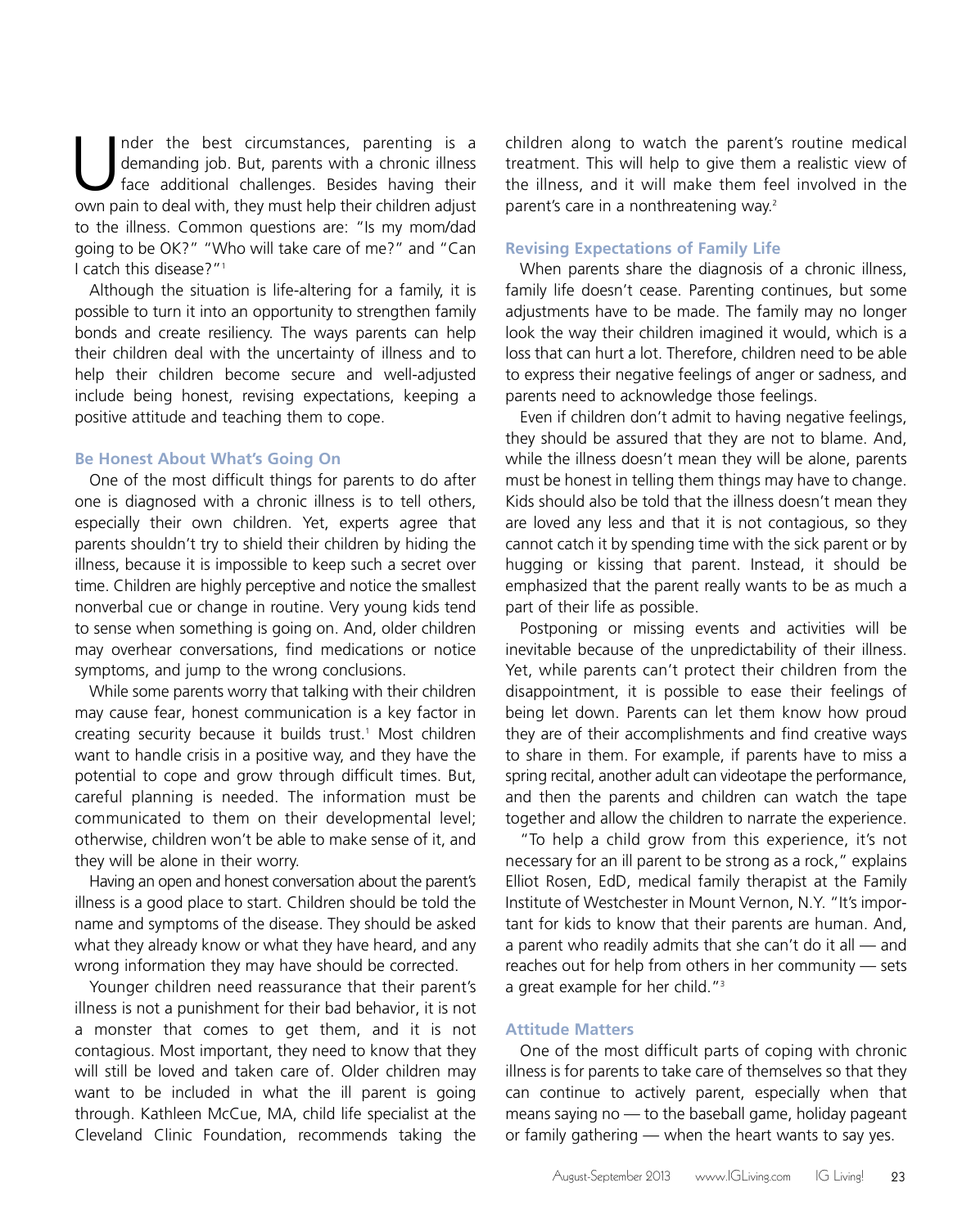# **Developmental Stages of Coping**

The way children react to a parent's illness is largely dependent on their developmental stage. Meeting children's needs in an age-appropriate way eases stress within the family and increases the parent's ability to focus on treatment and well-being.

# **Babies**

When babies' parents are diagnosed with a chronic illness, they may experience significant changes in their routine, which may cause them to become agitated or even have difficulty eating and sleeping. They may be more susceptible to colds or indigestion. How the parent can help:

- Provide a lot of physical contact and reassuring attention to the baby.
- Maintain a baby's routine for physical needs as best as possible (i.e., feedings, sleep schedules, walks, playtime).

## **Young Children**

Very young children can grasp the gravity and frustration when someone they love is diagnosed with an illness, even though they may not understand what the illness means. How the parent can help:

Smith, I. *A Tiny Boat at Sea*, 2000.

And, children can learn a valuable lesson from parents who are able to explain their limits yet still function with pride and confidence. They will realize that having an illness doesn't affect a person's worth. "The single most important factor is the parent's attitude," emphasizes Manuel D. Reich, DO, director of the Center for Pediatric Psychiatry and Medicine at the University of Pittsburgh Medical Center. "If the parent is depressed, complains a lot and acts needy, the child is at risk for having more problems — or may even develop his own disability, such as headaches, stomachaches or a breathing difficulty. But if the parent is taking care of herself and leading as normal a life as possible, the child will be secure in the fact that Mom is doing the best she can do to accommodate his needs. In fact, many of these children become responsible and well-organized early on. They may have a somewhat less idyllic sense of childhood, but the trade-off is that they may also be more mature. Many go to work in one of the helping professions, such as medicine or advocacy law."<sup>3</sup>

# **Coping with Hospital Stays**

When a parent has to stay at the hospital, fear of separation is a crucial issue for children; even the

- Use simple, truthful words about the illness.
- Allow the child to ask questions over and over (when the answer isn't known, say "I don't know").
- Allow the child to make choices about being exposed to the medical parts of treatment.
- Maintain structure and routine.
- Allow the child to have free and joyful fun away from the illness.

# **School-Aged Children**

The family is the basis of security for school-aged children. Home is the major environment within which they learn how to express their feelings. How the parent can help:

- Continue to answer the child's questions honestly and as many times as asked.
- Offer to include the child in seeing some of the medical aspects of the illness (always ask a child

youngest infants are sensitive to their parent's absence. They want to know who will care for them while the parent is away, what will happen while the parent is gone and when the parent can return home. Older children may question why the hospital stay is needed and how long it will take. Therefore, it's important to help reassure children and to answer their questions honestly and directly.

Many of the worries that parents and children have about hospitalizations can be alleviated with preparation. Developing a plan is crucial. Keeping a routine and setting expectations make the daily routine predictable and safe. For example, Grandma will pick the children up from school each day, and homework will get done in the hospital lounge while everyone takes turns visiting the ill parent. Or a neighbor will walk the children to school, and Mom will Skype after school to hear about the day. The key is to help the children stay informed and connected.

Unless there are extreme logistical obstacles or healthrelated reasons to postpone visits, families should support children of all ages coming to the hospital. Any apprehension the children may be feeling can be eased by explaining to